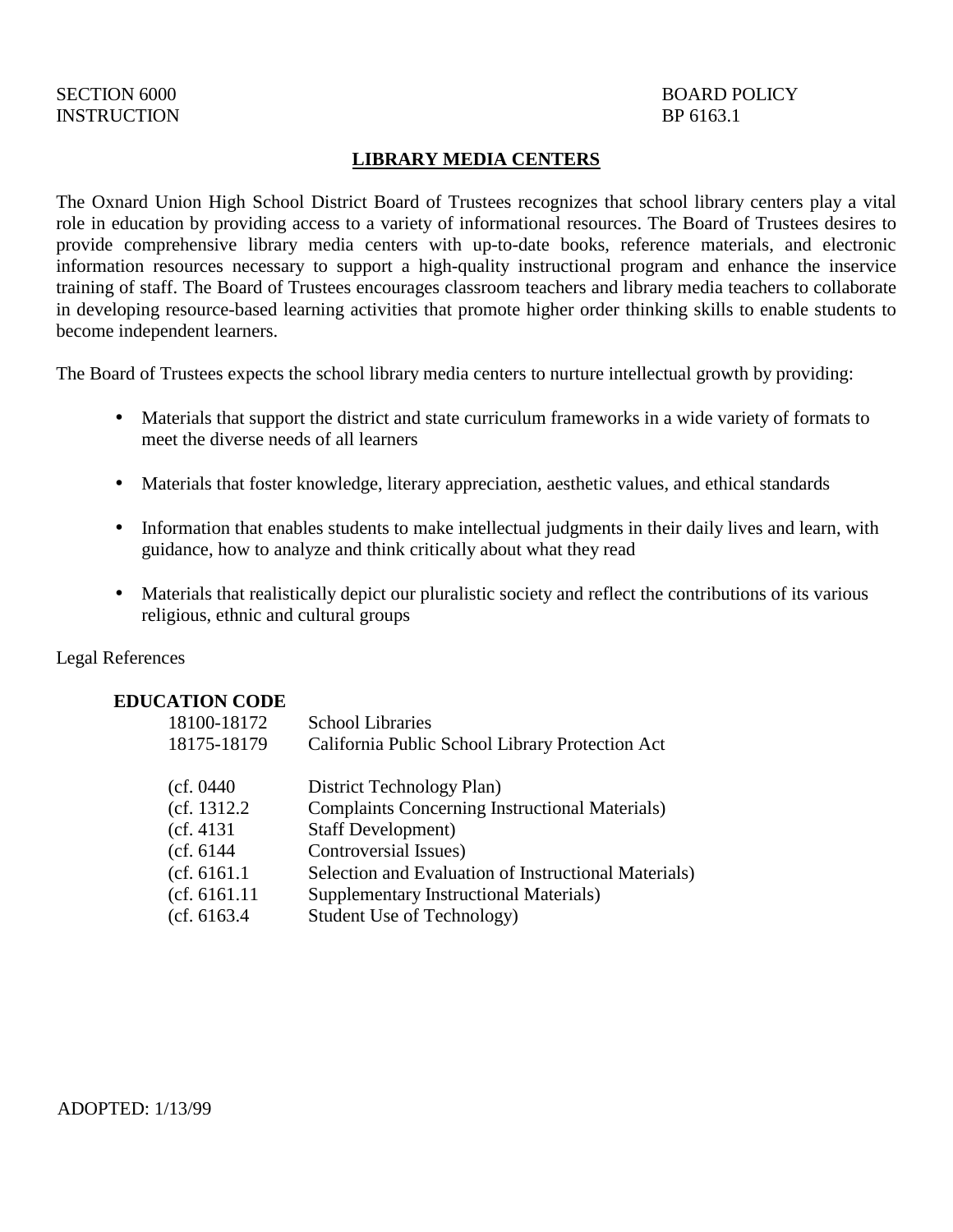## **LIBRARY MEDIA CENTERS**

#### COLLECTION MANAGEMENT POLICY STATEMENTS

#### **I. SELECTORS AND THE SELECTION PROCESS**

#### **Responsibility and Considerations**

The school site Library Media Teacher has the over-all responsibility for the development and the building of adequate materials which must take into consideration the district curriculum framework, the specialized knowledge of the instructional staff, and the needs of the student community.

Because the Library Media Teacher is in the best position to observe the overall growth and development of the collection and monitor requests and circulation statistics, and because the Library Media Teacher is ultimately responsible for the quality and balance of the total collection, the Library Media Teacher shall make final selections of print and non-print materials.

#### **Priority**

Materials added to the library media collection must conform to the California curriculum standards and frameworks, and to Board of Trustees expectations. Priorities for additions to the library collection are:

- 1. standard reference tools
- 2. materials supporting the curriculum
- 3. materials contributing to a balanced collection
- 4. materials for recreational reading
- 5. electronic resources
- 6. resource materials for the professional collection

#### **Sources for making selection decisions**

Standard library reviewing media, course frameworks, teacher reading lists and published bibliographies, and requests from staff as well as student patrons are considered during the selection since the Library Media Teacher cannot obtain and judge each title directly. While many of the books added to the library may meet information needs identified by instructors who are content area specialists, recommendations for materials from students are encouraged. Serious suggestions will be considered carefully and an effort made to include all worthwhile pertinent titles in subsequent book orders.

Review sources relied upon can include but are not limited to:

*Booklist, School Library Journal, Library Journal, Book Review Digest, Fiction Catalog, Kirkus Reviews* (available at the Oxnard Public Library), *Publisher's Weekly.* 

ADOPTED: 1/13/99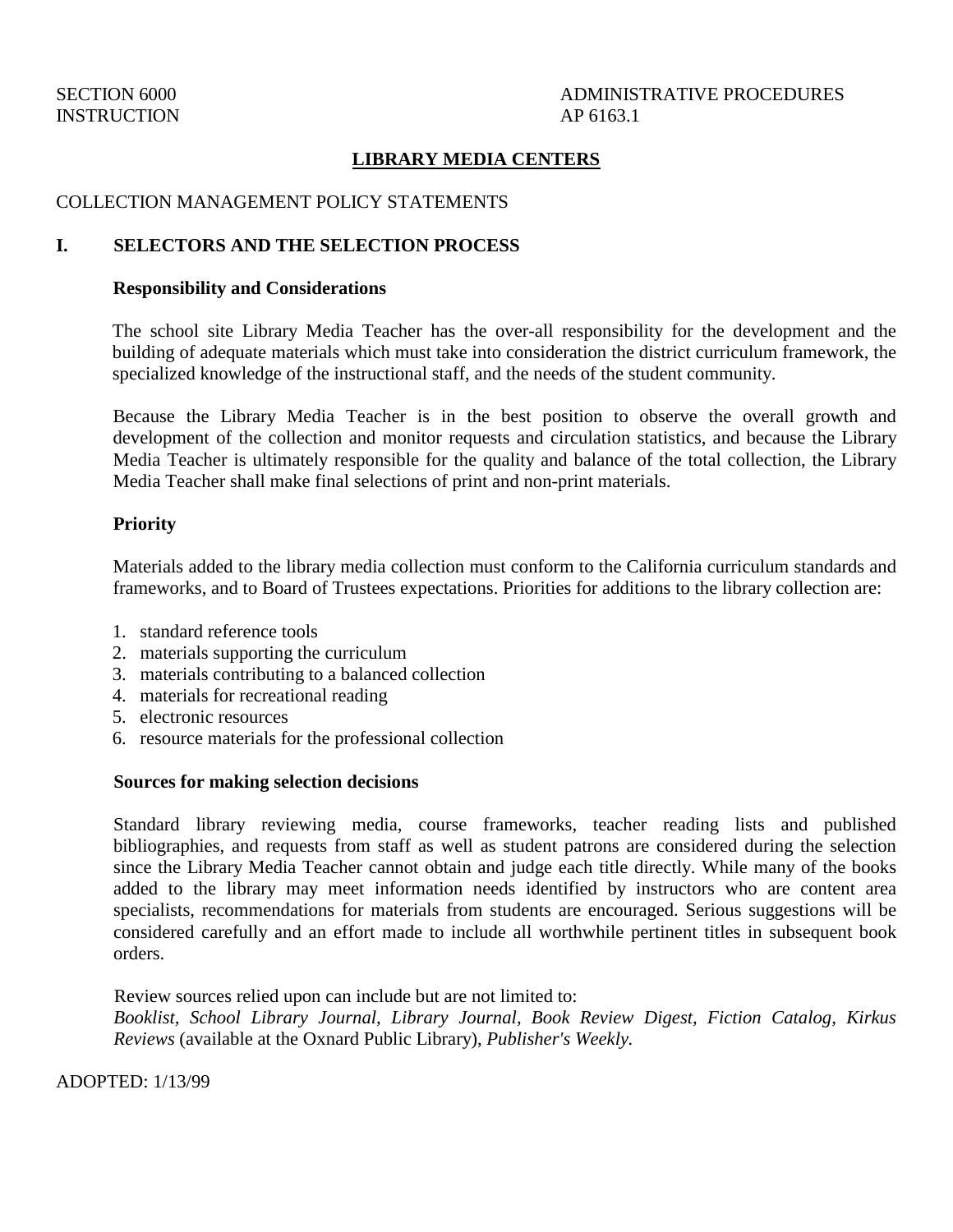# **LIBRARY MEDIA CENTERS - AP 6163.1 (CONT)**

# **Page 2**

Also used are book reviews in sections of the local and regional newspapers and news magazines.

The Library Media Teacher will also work closely with the instructional staff to insure that collection development meets the needs of the classroom curriculums and district frameworks.

## II. **GENERAL CRITERIA FOR SELECTION**

There is no single standard which can be applied to all materials. Materials are judged according to the expressed educational, informational, cultural and recreational needs and preferences of the district curriculum framework, teaching staff, and student community. Additions to the collection, whether purchased or donated, are considered on the following basis, not necessarily in this order and including but not limited to the following;

- materials supporting the curriculum
- standard reference tools
- materials contributing to a balanced collection
- currency and accuracy of the material
- representation of a minority point of view
- relevance to the experiences and contributions of diverse populations
- the appearance of the title or author in teaching reading lists and bibliographies
- literary merit as expressed by reviewers
- suitability and usefulness of subject and style for the student community
- present and potential relevance to student needs and preferences
- insight into the human and social condition
- importance as a document of the times
- relationship to the existing collection and to other titles and authors dealing with the same subject
- reputation and significance of authors
- historical value
- permanence, timeliness
- quality of writing, style of writing
- originality
- authenticity, truthfulness
- characterization
- representation of important literary trends
- cost, availability of funds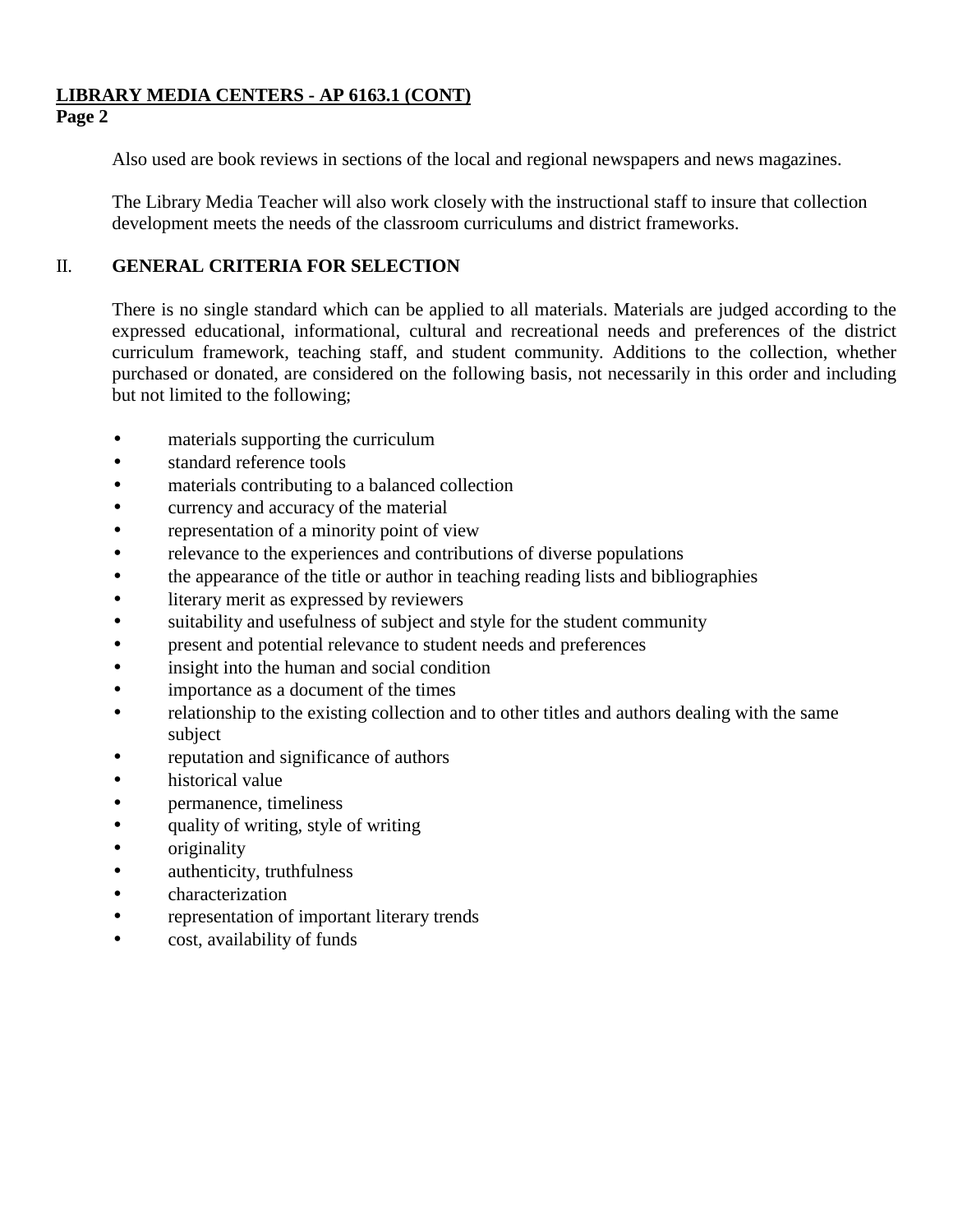## **LIBRARY MEDIA CENTERS - AP 6163 1 (CONT.)**

## **Page 3**

### **General Criteria for Selection of Electronic Resources**

Electronic resources enhance the library's collection by providing convenient access to expanded and consolidated information. Library networks provide electronic catalogs, locally mounted databases and Internet access which enable the library to provide new technologies, excellent educational tools for teaching search strategies, critical thinking skills, and opportunities for the evaluation of reading materials. All criteria (above) relevant to the selection of materials in traditional formats apply to electronic resources as well. However, because electronic resources require nontraditional means of acquisition, storage, access and maintenance, some additional criteria that must be considered include:

- ease of access and number of access points
- hardware and software requirements, including maintenance
- vendor and district levels of support
- comparison of content with other formats available
- networking capabilities and licensing restrictions
- ownership of product or lease options
- staff training and/or student client assistance requirements

## **III. COLLECTION MAINTENANCE**

Responsibility for collection development includes collection maintenance which entails making decisions with regards to particular items to replace, discard or rebind.

The Library Media Teacher may discard books that are no longer in high demand in order to make room for fiction titles in the genre and trends and for current, relevant non-fiction. As time passes, materials become outdated. To maintain the collection, one of the three major segments should be thoroughly examined, evaluated, and weeded at least once every three years. All Library Media Teachers in the district are on a three-year inventory cycle and have divided the collection into three major segments for this purpose; collection maintenance would dovetail with this cycle and support the Library Media Teacher's effort to select and assemble book purchase proposals for the following school year.

#### **a. Replacement**

Materials are replaced and copies added and are usually limited to works that are still in print. Replacements are based on the following criteria:

- a title which is still in demand
- a classic work of fiction
- a non-fiction title which still exhibits clarity, accuracy and logic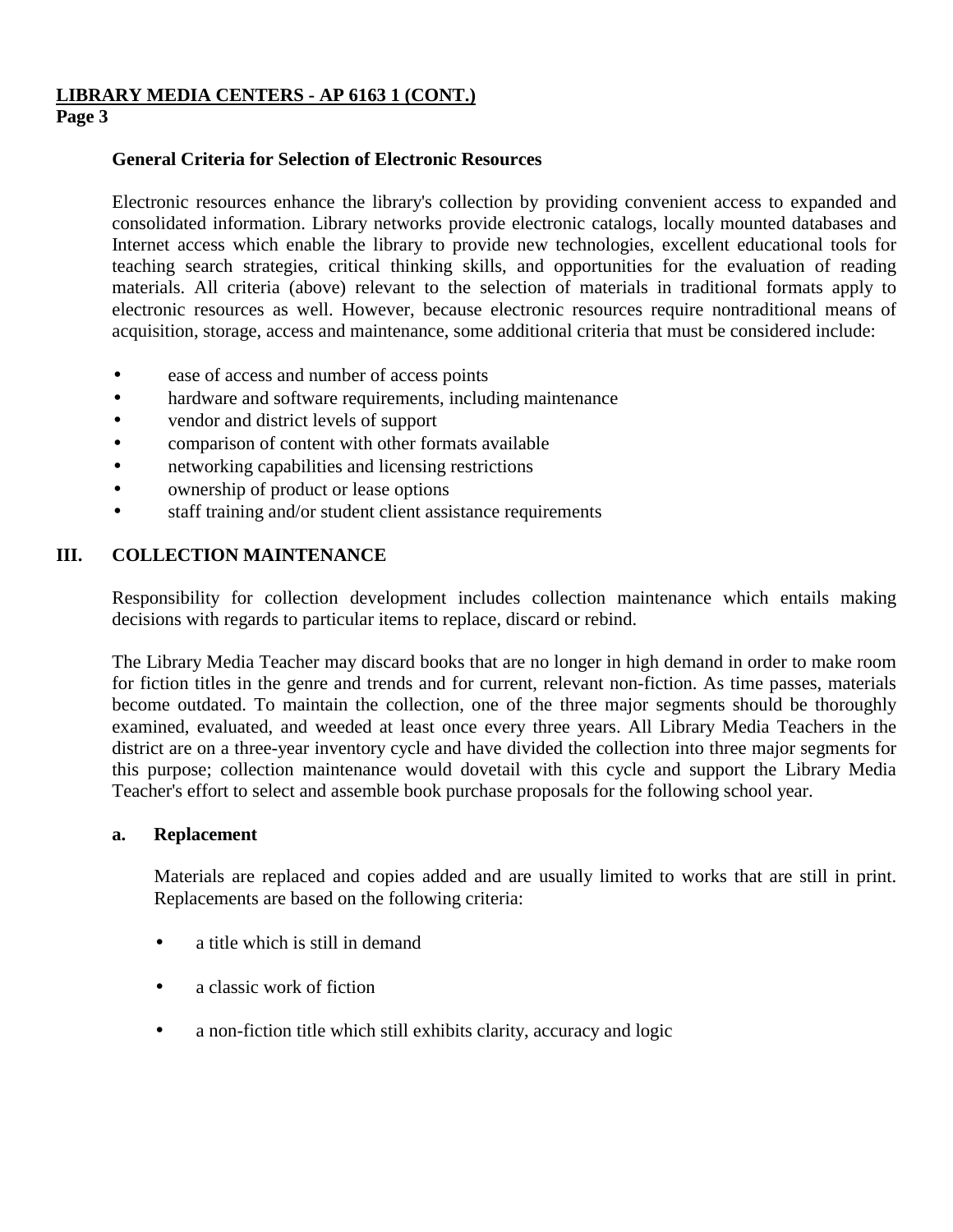## **LIBRARY MEDIA CENTERS - AP 6163 1 (CONT.)**

## **Page 4**

Copies of titles already in the collection are added:

• to respond to student or classroom needs or teacher reading lists

Materials are considered for rebinding if:

- the title is out of print but continues to have value
- due to the nature of the book's original binding, a rebound copy might have a longer shelf life than editions available in print

## **b. Weeding and Discarding**

The goal is to keep the collection turning over so that it will be fresh, relevant, timely and appealing. Materials may be discarded from the collection based on Board Policy 3270, Sale and Disposal of Books, Equipment and Supplies (Personal Property). Materials shall not be discarded simply because they contain unpopular or controversial opinions.

#### **c. Disposal of Materials**

Library books that have no potential use to another school site in the district maybe;

- be sold to a used book store or recycler
- be sold at a book sale for a minimal price to raise funds for improving the collection
- be donated to any nonprofit charitable organization
- be donated to children or adults in the State of California or foreign countries for the purpose of increasing literacy

## **IV. PROCEDURES FOR DEALING WITH CHALLENGES**

#### **a. Statement of Philosophy**

The Oxnard Union High School District Board of Trustee endorses the American Association of School Librarians statement on "Access to Res burces and Services in the School Library Media Program" which states that:

• The school library media program plays a unique role in promoting intellectual freedom. It serves as a point of voluntary access to information and ideas and as a learning laboratory for students as they acquire critical thinking and problem solving skills needed in a pluralistic society. Although the educational level and program of the school necessarily shape the resources and services of a school library media program, the principles of the LIBRARY BILL OF RIGHTS apply equally to all libraries, including school library media programs.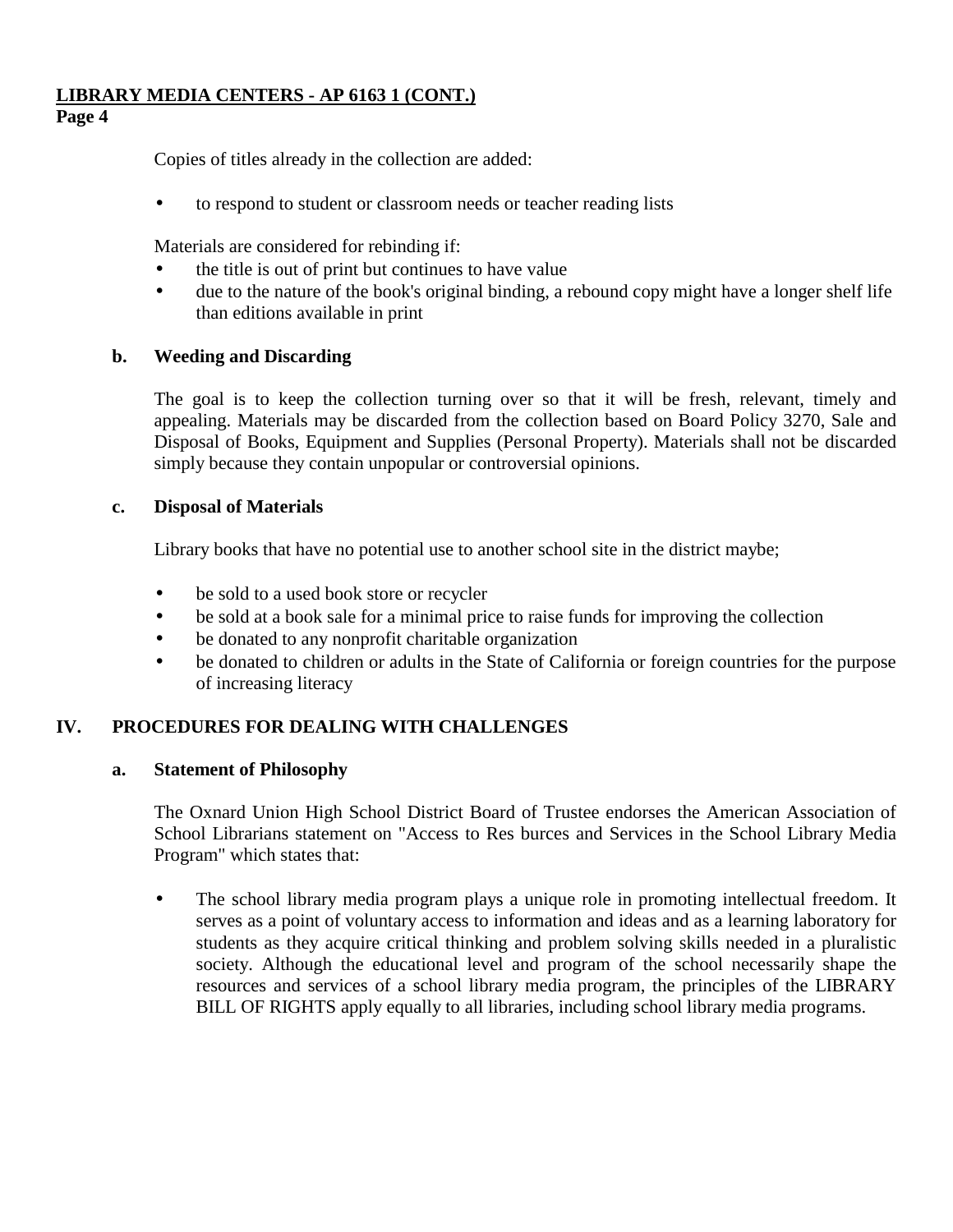## **LIBRARY MEDIA CENTERS - AP 6163 1 (CONT.)**

**Page 5**

- School library media professionals assume a leadership role in promoting the principles of intellectual freedom within the school by providing resources and services that create and sustain an atmosphere of free inquiry. School library media professionals work closely with teachers to integrate instructional activities in classroom units designed to equip students to locate, evaluate, and use a broad range of ideas effectively. Through resources, programming, and educational processes, students and teachers experience the free and robust debate characteristic of a democratic society.
- School library media' professionals cooperate with other individuals in building collections of resources appropriate to the developmental and maturity levels of students. These collections provide resources which support curriculum and are consistent with the philosophy, goals, and objectives of the school district. Resources in school library media collections represent diverse points of view and current as well as historical issues.
- While English is by history and tradition the customary language of the United States, the languages in use in any given community may vary. Schools serving communities in whi $\&$ other languages are used make efforts to accommodate the needs of students for whom English is a second language. To support these efforts, and to ensure equal access to resources and services, the school library media program provides resources which reflect the linguistic pluralism of the community.
- Members of the school community involved in the collection development process employ educational criteria to select resources unfettered by their personal, political, social, or religious views. Students and educators served by the school library media program have access to resources and services free of constraints resulting from personal, partisan, or doctrinal disapproval. School library media professionals resist efforts by individuals to define what is appropriate for all students or teachers to read, view, or hear.
- Policies, procedures, and rules related to the use of resources and services support free open access to information that supports the curriculum.
- The school board adopts policies that guarantee students access to a broad range of ideas. These include policies on, collection development and procedures for the review of resources about which concerns have been raised. Such policies, developed by the persons in the school community, provide for a timely and fair hearing and assure that procedures are applied equitably to all-expressions of concern. School library media professionals implement district policies and procedures in the school. (American Library Association, 1996).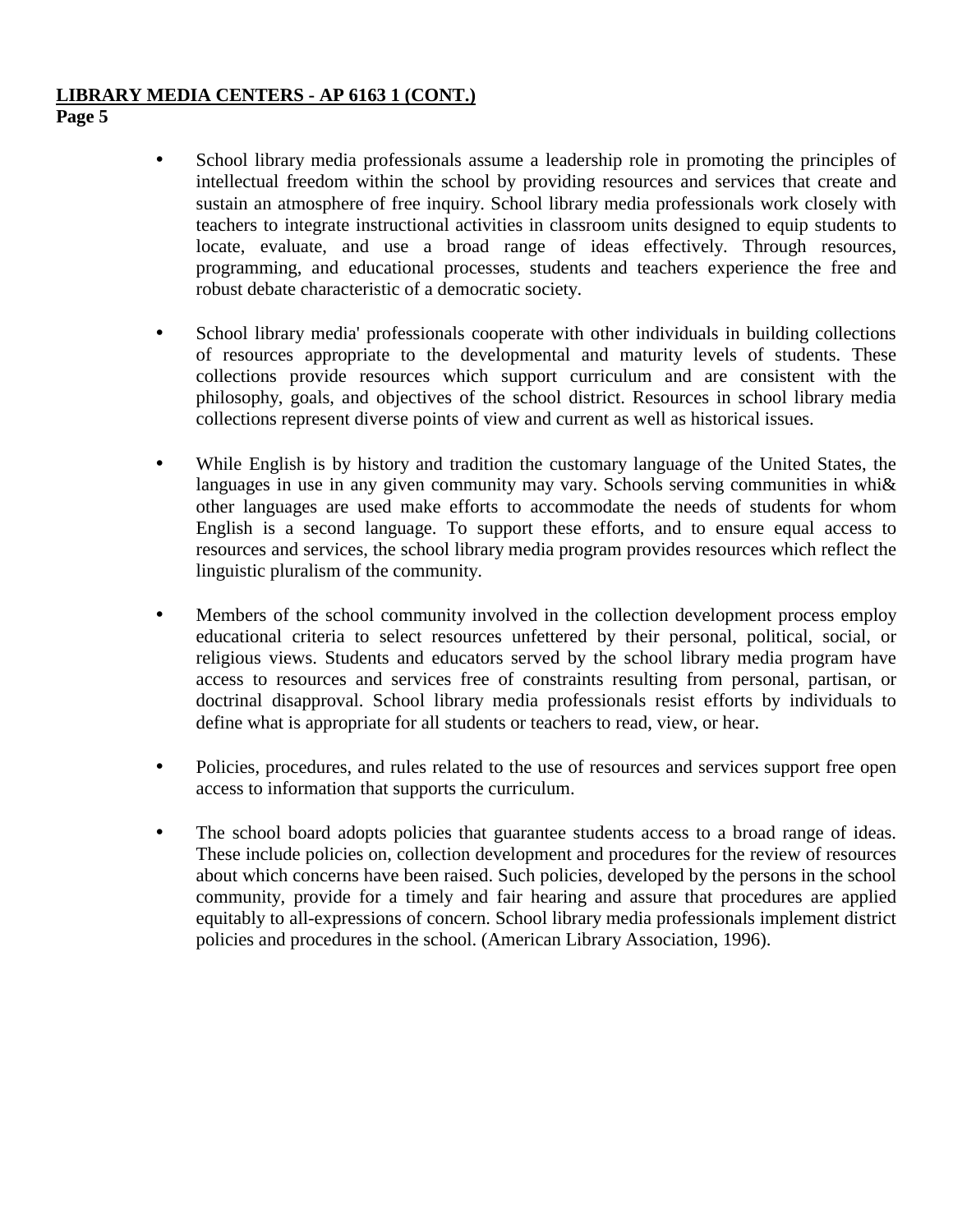# **LIBRARY MEDIA CENTERS - AP 6163.1 (CONT.)**

## **Page 6**

### **b. Resolving Complaints**

Any resident of the community, teacher, student or administrator may register a complaint.

District personnel who receive a complaint regarding any school's library materials should refer the complainant to the school principal: The principal will inform the complainant that the district has a procedure for dealing with challenged materials and that the first step is to put the complaint in writing on a form supplied by the district. Materials for which a complaint is filed will not be removed from use pending the outcome of the review process; the district recognizes that intellectual freedom is being challenged, not specific materials.

Reporting the complaint:

- 1. The principal requests complaint forms from the Library Media Teacher and reports the title, author, publisher of the challenged materials.
- 2. The Library Media Teacher sends complaint forms to principal or directly to complainant if the principal so requests.
- 3. The principal informs the Assistant Superintendent of Educational Services that a complaint is in process.
- 4. The Library Media Teacher compiles all reviews from professional journals and local evaluations, if any, of the material in question.

Processing the complaint:

- 1. The principal forwards the written complaint to the Assistant Superintendent of Educational Services and retains a copy at the school.
- 2. The principal recruits appropriately qualified ..teachers, library. media-teacher, administrator and community members willing to serve on a reevaluation committee. .
- 3. The principal submits names to the Assistant Superintendent of Educational Services for approval and appointment to the committees
- 4. The principal secures copies of material for the reevaluation committee study and distributes copies of the written reviews and evaluations.
- 5. Committee members read independently, meet (as many times as necessary to reach consensus), and write a summary of their findings regarding the material. The committee also agrees upon a recommendation regarding the appropriate use of the material in the school district.
- 6. The report and recommendation of the committee are submitted to the Assistant Superintendent of Educational Services for review.
- 7. The Assistant Superintendent of Educational Services forwards a summary of the findings and recommendation to the complainant.